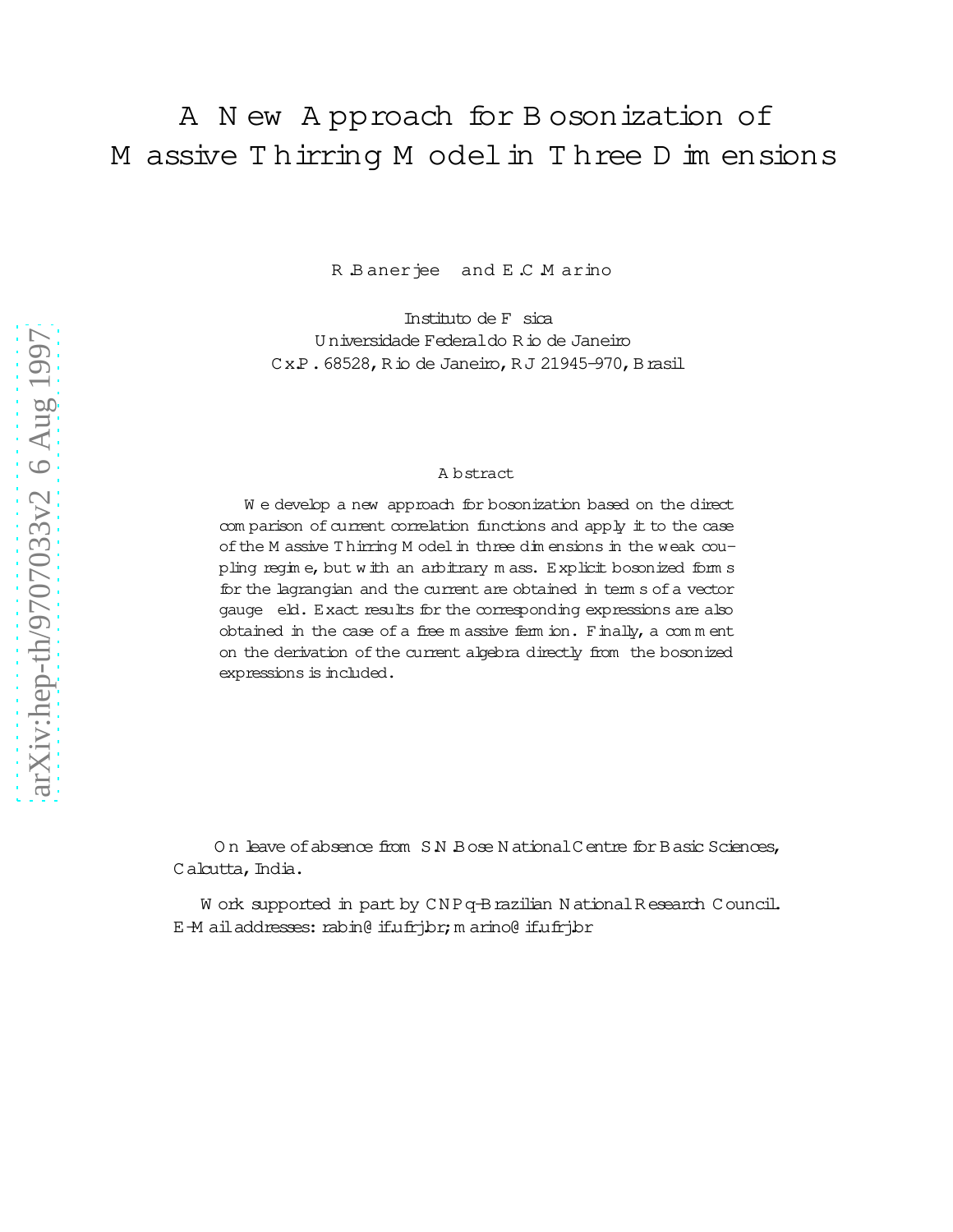Bosonization in spacetime dimensions higher than two has attracted a lot of attention in the past few years  $[1, 2, 3, 4, 5]$ . Even though a direct M andelstam -like operator bosonization has only been found in the case of the free m assless D irac ferm ion eld in  $2+1D$  [1], bosonized expressions for the ferm ion lagrangian and the current have been obtained in di erent m ass regim es of free theories [5]. For interacting theories, on the other hand, only the large m ass lim it has been explored  $[2, 3, 4]$ . General bosonized expressions for the current and lagrangian in such interacting theories are still lacking for an arbitrary value of the fem ion m ass. Furthem ore, a new question which arises in this fram ework and which has not been discussed in the literature is the issue of renorm alizability of the ferm ionic theory when compared with its bosonized counterpart. This is a feature which is absent in  $1+1D$ .

In this work, we present the explicit bosonization of the M assive Thirring M odel in three dimensions  $(M TM)$  in the weak coupling regime, but for arbitrary mass. Contrary to previous approaches, we develop a new method of bosonization that is based on the direct comparison of current correlation functions. We derive explicit bosonized fom s for the current and lagrangian for arbitrary values of the fem ion m ass. It is shown that the MTM for weak coupling but with arbitrary mass is mapped into a generalized free gauge theory. This suggests that at least in this regime we can make sense out of the M TM in spite of the fact that it is perturbatively nonrenorm alizable. Interestingly, the bosonized version of the M TM tums out to be nonlocal for all values of the fem ion mass m, except m  $! 1$ . We also de ne a dual current which has identical correlation functions as the usual current.

We nally consider the case of a free ferm ion with an arbitrary m ass as a  $\lim$  in iting situation of the MTM when the coupling constant vanishes. In this case, we get exact results for the bosonized lagrangian and current. In the zero m ass lim it these expressions reduce to the ones obtained in  $[1]$ . In the m ! 1 regime, we derive current algebra relations directly from the bosonic expressions and nd a divergent Schwinger term as a result of the in nite mass scale.

Let us consider the euclidean generating functional of the M TM in three dimen-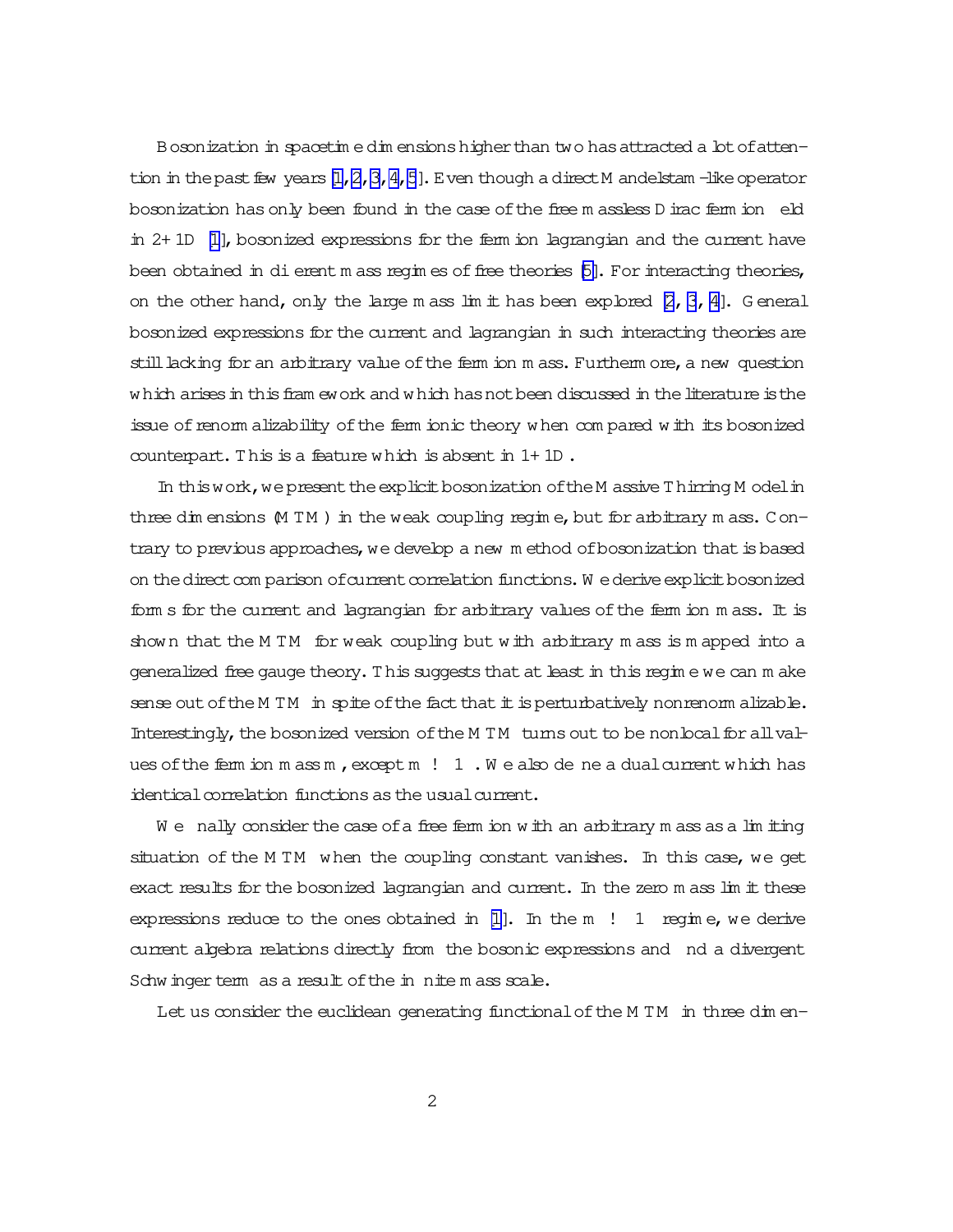<span id="page-2-0"></span>sions,

Z[J]= Z D D exp ( Z d 3z " ( 6@ + m ) + 2 2 j j + ij J #) (1)

where  $j =$  and the m etric of [\[6](#page-7-0)] is followed. Elim inating the four ferm ion interaction in the standard way by the introduction of an auxiliary vector eld we get

$$
Z [J] = D D D A exp \t Z
$$
  

$$
d^{3}z (6 + m + i 46) + \frac{1}{2} A A + i j J
$$
  
(2)

Perform ing the ferm ion integration in the weak coupling lim it, only the two-legs oneloop graph contributes to the relevant vacuum polarization tensor and we get

Z[J]= Z D A exp ( Z d 3z ( 2 2 (A + J )(A + J )+ 1 2 A A ) ) (3)

where an explicit com putation either on the lattice or in the continuum yields [\[6](#page-7-0),[7](#page-7-0)] in the m om entum space

(q)= A(q <sup>2</sup>)C(q)+ B (q <sup>2</sup>)P(q) (4)

where C  $(q) = q$  and P  $(q) = q^2$  q q, while

$$
A (q2) = a0 + \frac{1}{4} \int_{0}^{Z} dt f1 \quad m \text{ [m}^{2} + t(1 - t)q^{2}]^{1=2} g
$$
 (5)

and

B (q<sup>2</sup>) = 
$$
\frac{1}{2} \int_{0}^{Z} dt t (1 - t) [n^{2} + t(1 - t)q^{2}]^{1=2}
$$
 (6)

In (5)  $a_0$  is a nite coe cient depending on the speci c regularization [6, 7]. Subsequent com putations are greatly sim plied by using the following algebraic identities am ong C and P

C C = P ; P P =  $q^2P$  ; C P = P C =  $q^2C$  (7)

N ow we can perform the quadratic functional integral over A , obtaining

$$
Z [J] = exp \t\t d^{3} z \frac{2 n}{2} J \t\t J^{2} J \t\t (8)
$$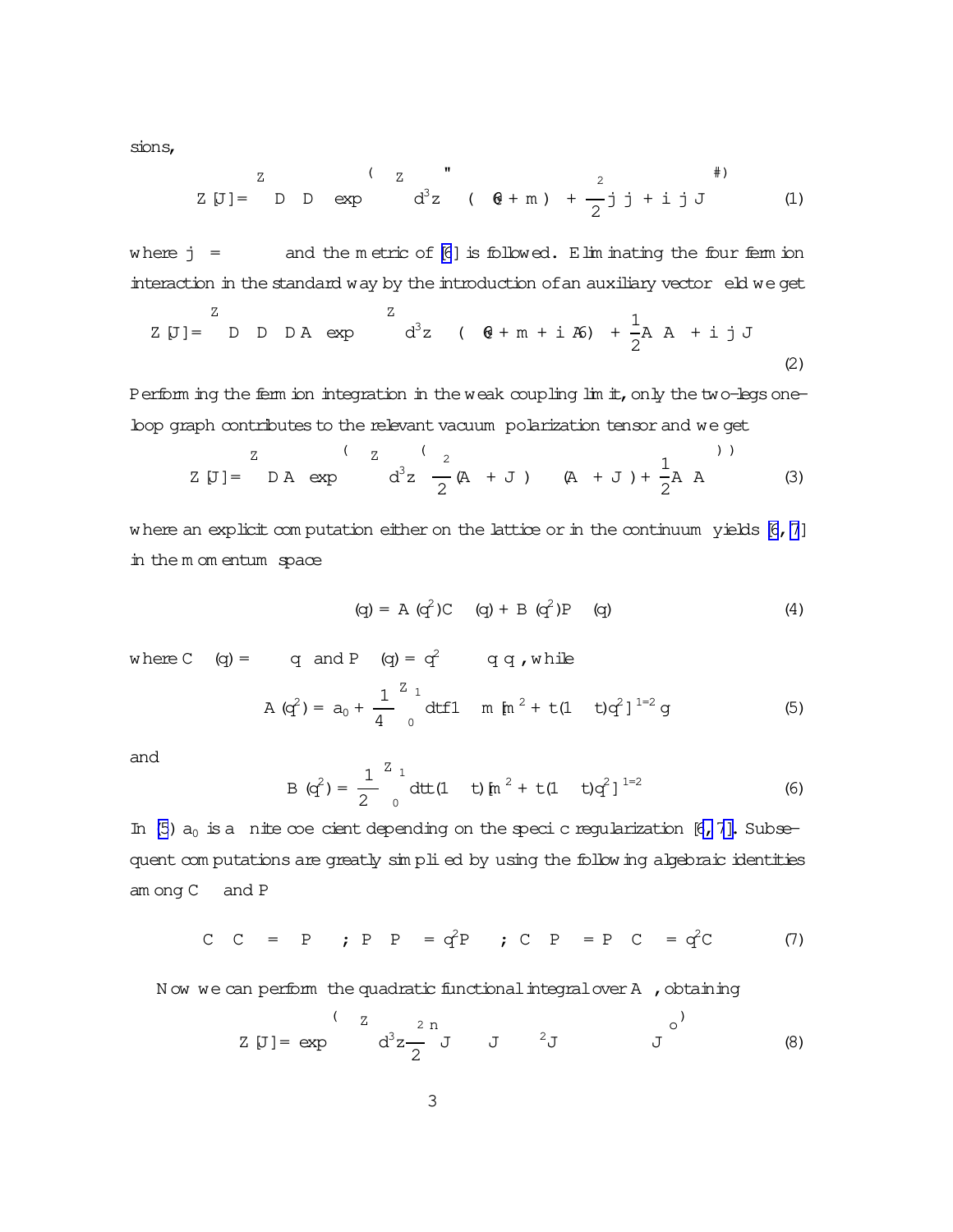<span id="page-3-0"></span>where  $=[ + \frac{2}{1} ]^{1} = + O(^{2})$ . Since we are working up to the second order in , therefore, we can just retain the piece in [\(8](#page-2-0)).

It is now straightforward to evaluate the current two-point function by taking functional derivatives of  $(8)$  with respect to the sources

$$
< j (q) j (q) > = (q) \quad (q) \quad (q) \quad (9)
$$

Based on this observation, we can infer the form of the bosonized lagrangean of the M TM in thislim it

$$
L_{M TM} = \frac{1}{2}B
$$
 2 B (10)

 $>$  From the transversality of the kernel, we can infer that this is a gauge theory. It is non boal for any value of the ferm ion m ass except for m  $! 1$  as can be explicitly checked from expressions [\(5\)](#page-2-0) and [\(6\)](#page-2-0). G eneralized free gauge theories of this type, inspite of being nonlocal, have been studied in the literature and shown to yield sensible results  $[5, 8, 9]$ . The above m apping of the M TM is one of the central results ofourwork.

 $W$  e are now in a position to write the current bosonization formula. This is given by

$$
j = \qquad \qquad ^2 \qquad \qquad B \qquad \qquad (11)
$$

>From this bosonized expression, we can reproduce the current two point function given by  $(9)$ . In order to obtain this result we need the two-point correlation funtion of the  $B - eId$  which is given by the inverse of the operator appearing in the quadratic lagrangean  $(10)$ . O f course, in order to invert such an operator, a gauge xing term has to be added. We also take advantage of the tranversality of  $\,$ , in order to add the sam e longitudinal gauge piece to the second in the  $-d$ ependent term of  $(10)$ . The result is

$$
\langle B \quad (q)B \quad (q) \rangle = \begin{pmatrix} 1 & q \\ q & q \end{pmatrix}
$$
  
= D (q) +  $2\frac{P(q)}{q^2} + O(4)$  (12)

where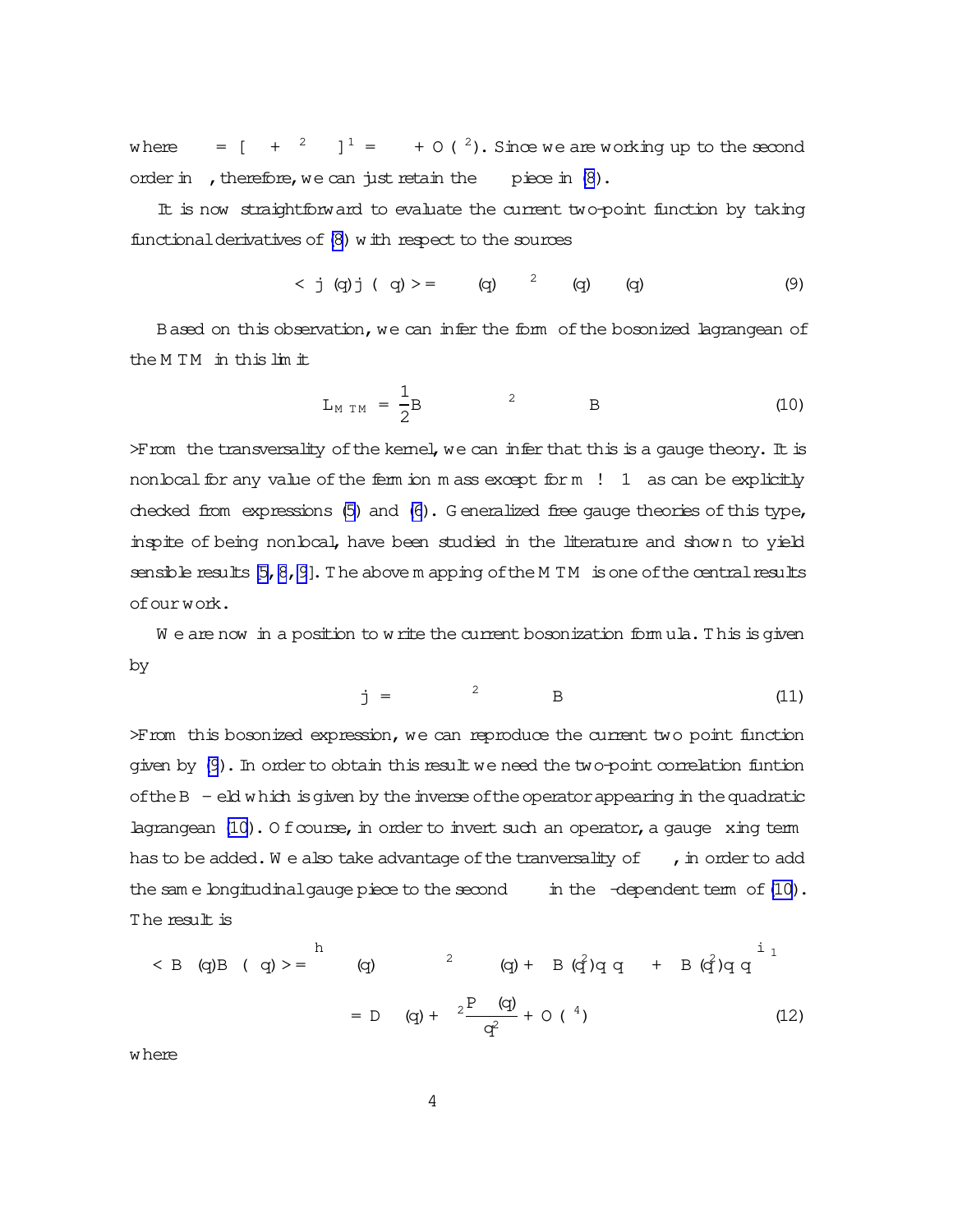<span id="page-4-0"></span>
$$
D \t(q) = \n\begin{array}{ccc}\n1 & \text{if } q \text{ and } q \\
\frac{1}{q^2 \left[ A^2 \left( q^2 \right) + q^2 \right] B^2 \left( q^2 \right) \left[ q \right]} & B \left( q^2 \right) P \\
\frac{1}{q^2 \left[ A^2 \left( q^2 \right) + q^2 \right] B^2 \left( q^2 \right)} & B \left( q^2 \right) P & A \left( q^2 \right) C & + \frac{1}{q^4 B \left( q^2 \right)}\n\end{array}\n\tag{13}
$$

 $N$  ow, using  $(11)$ , we have

 $< j$  (q)j ( q) > = 2   (q) <sup>2</sup> ( q) < B (q)B ( q) > (14)

Inserting expression [\(12\)](#page-3-0) for the  $B - eR$  correlator we precisely reproduce equation [\(9](#page-3-0)) for the current correlation function. It is also easy to see that all the higher correlation functions are reproduced by the bosonic expression  $(11)$ . O bserve that, in particular, the odd functions vanish because the odd B -correlators are zero in the B -theory. This con m s the validity of the current bosonization formula [\(11\)](#page-3-0) and shows why in this  $\lim$  it the M TM is m apped into a generalized free theory [\(10\)](#page-3-0).

It is interesting to note that a dual current can be de ned as

j (q) = 
$$
\frac{1}{q}
$$
 (q) j (q) (15)

W e can easily verify from the bosonic expression [\(11](#page-3-0)) that the dual current correlation functions are identical to those of  $j$ . This generalizes a similar duality relation found in the large m ass  $\lim$  if  $[2]$  $[2]$ .

We can now address the exact bosonization of the free m assive ferm ionic theory. This can be obtained in the lim it when the Thirring coupling vanishes. From [\(10\)](#page-3-0) and [\(11](#page-3-0)) we im m ediately obtain the bosonization form ulae for the lagrangian and current, nam ely

$$
(i\text{ of }+m) \text{ } j_{\text{free}} = \frac{1}{2}B
$$
 B (16)

j (q) j<sub>free</sub> = B 
$$
(17)
$$

In the zero  $m$  ass  $\text{Im } \pm$ , the above expressions reduce precisely to the ones found by following a direct operator bosonization of the free m assless ferm ion eld [\[1\]](#page-7-0). This clearly shows that the operator realization obtained in  $[1]$  is exact and no nonquadratic corrections are necessary.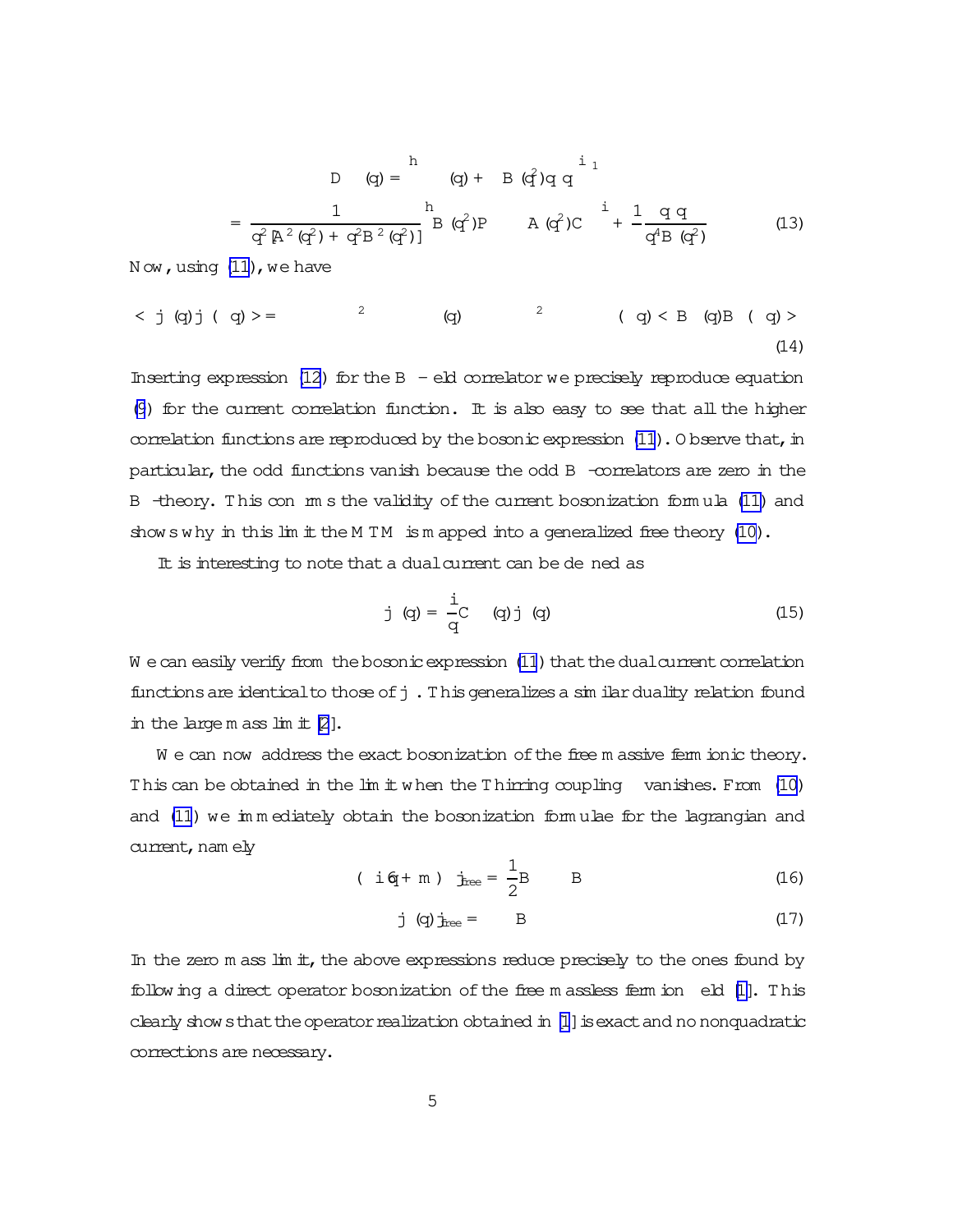It is very important to emphasize that these exact bosonization formulae are strictly valid only in the free case. In the presence of an interaction, both expressions are modied. While the current is given by  $(11)$ , the kinetic ferm ion lagrangian for the MTM, for instance, can be computed easily from  $(10)$  and  $(11)$  giving the result

$$
(i\text{ of }+m) \ j_{1 \text{ TM}} = (i\text{ of }+m) \ j_{\text{free}} \frac{2}{2}B \ (q) \qquad (q) + (q) B \ (q)
$$
\n(18)

This relation clearly show sthem odi cation of the bosonization form ula for the kinetic fem ion lagrangian which is produced when we add the Thirring interaction to the free m assive lagrangian. Self-consistency is preserved as can be inferred by setting  $= 0$  in the above formula. The fact that the bosonization formulae are changed in the presence of an interaction is a general feature of dim ensions higher than two  $[9]$ . Incidentally, the bosonization formula (16) for the free m assive ferm ion lagrangian only was given earlier in [5].

Note that the bosonization method presented here is an alternative to the usual path integral approaches followed in  $[2, 3, 4, 5]$ . This is particularly well illustrated in the bosonization of the current. Here it is given by (11) whereas in the path integral approaches, discussed in the large m  $\lim$  if  $\gtrsim$ , 3, 4], it has a purely topological structure. In a further publication [10], we shall prove the equivalence of these dierent approaches.

Let us turn now to current algebra relations. For this it is enough to consider the free case. As shown before, there are two distinct regimes: a nonboal theory for any nitem ass but a boalone form ! 1. These two cases must be considered distinctly. Let us rst exam ine the large m ass  $\lim_{t \to \infty}$  in which the theory given by (10) reduces to the M axwell-Chem-Sim ons lagrangian

$$
L_{M TM} = \frac{1}{2}a_0 \qquad B \quad \theta \quad B \quad + \frac{1}{48 \quad m}B \quad B \tag{19}
$$

where  $B = \theta B$  ( $\theta B$ ). The bosonized current in this limit is obtained from (11), nam ely

$$
j = a_0 \qquad \textcircled{B} \tag{20}
$$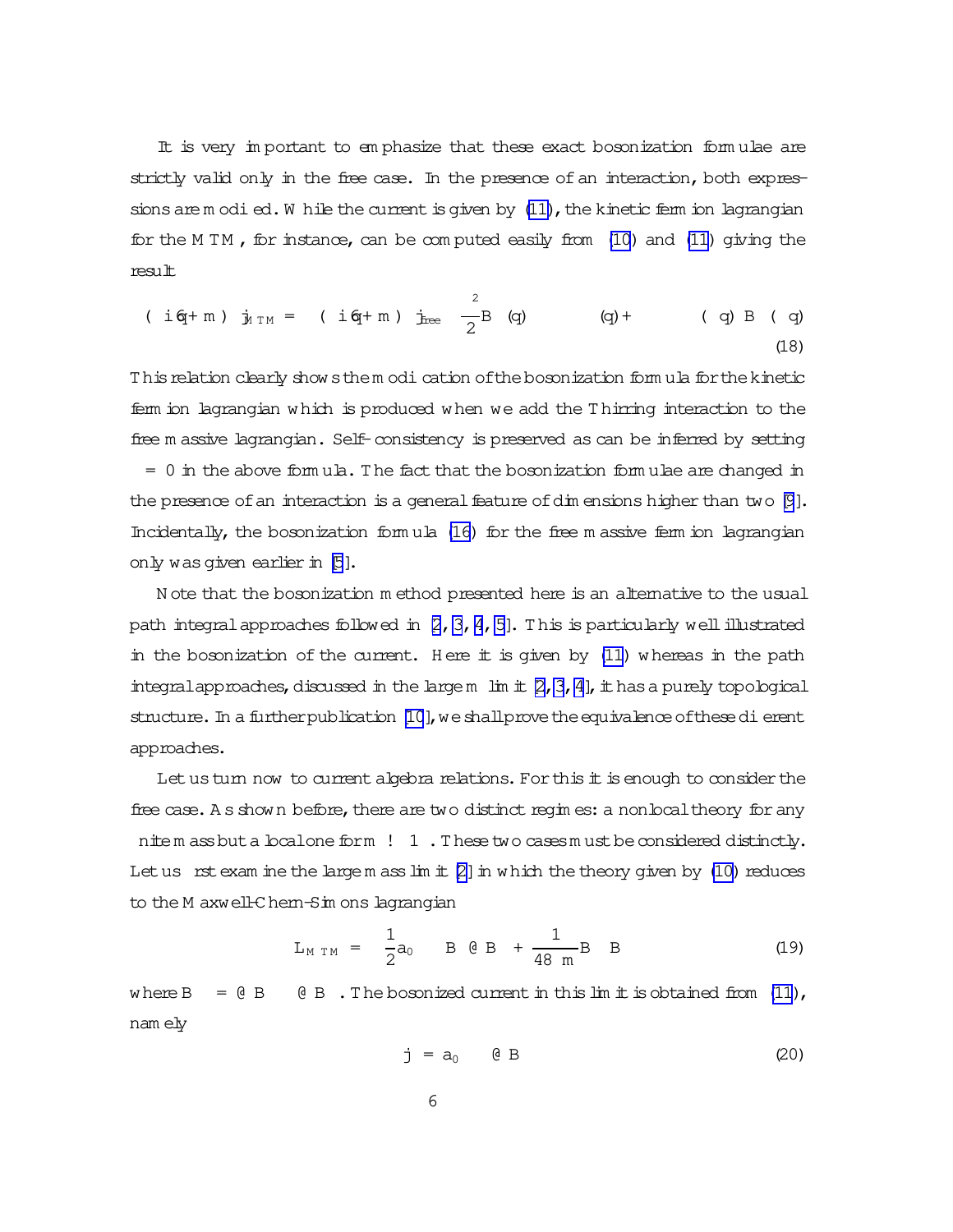N ow, the only nontrivial commutator can be explicitly evaluated. It just requires the canonical com m utator algebra between the electric and m agnetic elds in M axwell-Chem-Sim ons theory  $[7]$ . We nd, in M inkowski space,

$$
[j0 (x,t); ji (y,t)] = 12 \text{ m } a02 (ei 2 (x y) \qquad (21)
$$

which produces, in the  $m$  ! 1 lim it, the well known divergent Schwinger term, obtained by point splitting or BJL approaches in the ferm ionic version  $[11]$ . It is interesting to see that the m ass param eter plays a role analogous to the inverse point splitting regulator in this  $\lim$  it. To discuss the current algebra for a nite m ass, a com plete canonical analysis of the nonlocal bosonized lagrangian is required, which is beyond the scope of the present paper. However, since the Schwinger term in the current algebra should be independent of the m ass, it expected that the nonlocality of the bosonized current and lagrangian is probably responsible for yielding this term. This will be explored in a future work.

W e conclude by stressing the practical nature of this new approach to bosonization in higherdim ensions, which is just based on the com parison of current correlation functions. U sing these ideas the bosonization of the M TM was perform ed in the weak coupling regim e. Explicit expressions for the lagrangian and current were derived for an arbitrary m ass. This was also exploited to obtain the exact bosonization form ulas for a free ferm ion for any value ofthe m ass. A nother im portant result which com pletely departs from the usual 1+ 1D case is the dem onstration that operator bosonization form ulas in generaldepend on the theory in which these operators are em bedded. In allcases the bosonized expressions were given solely in term softhe vacuum polarization tensor . This general structure suggests the possibility of using our technique in other higher dim ensions. W e report on this and related aspects in a future work [\[10\]](#page-7-0). Finally, let us rem ark that the niteness of the vacuum polarization tensor allows us to conclude that at least in the sm all coupling regime one can m ake sense out of the M TM which is otherwise nonrenorm alizable.